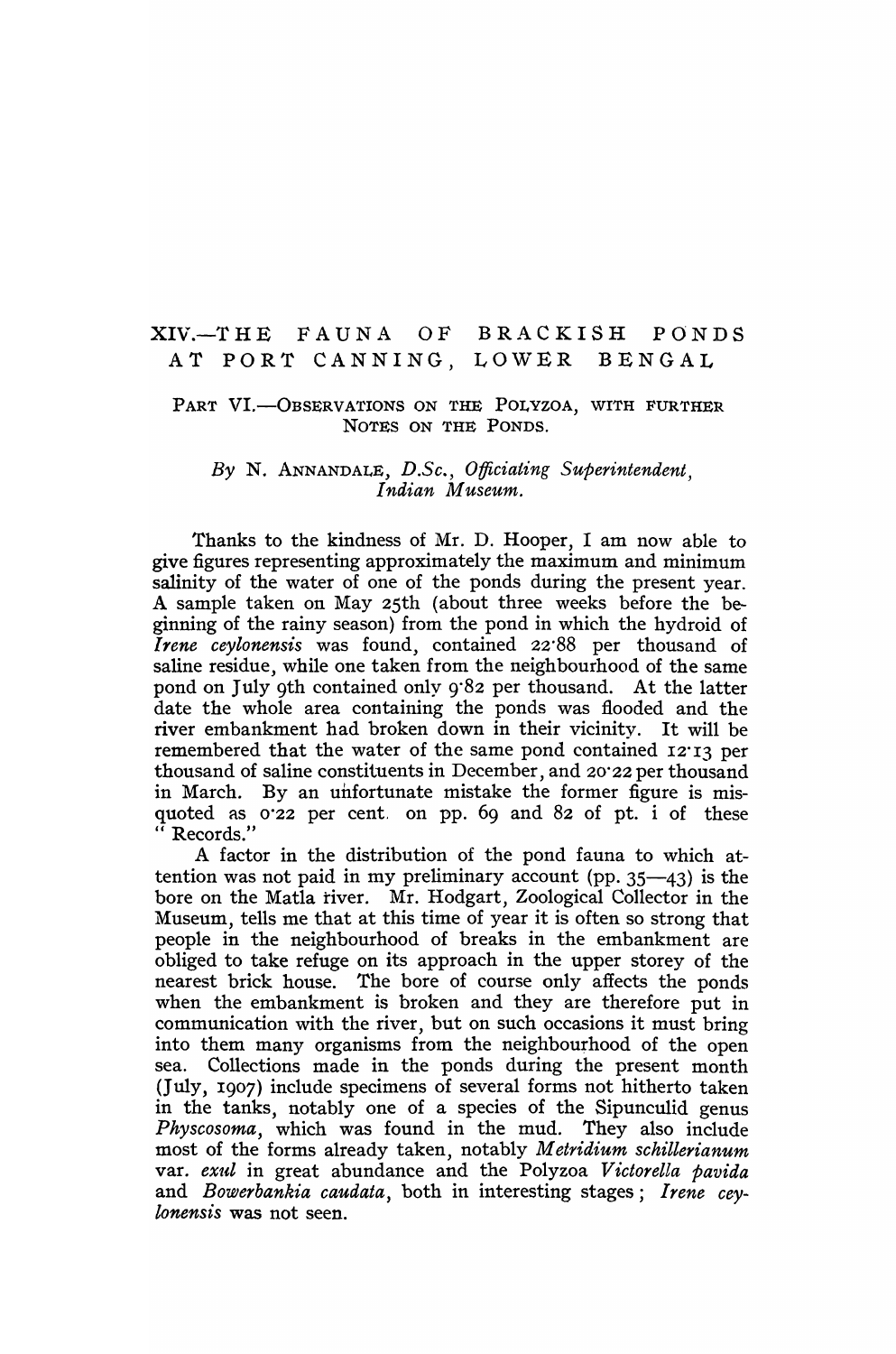# POLYZOA.

Numerous statoblasts of *Plumatella* were found floating on the surface of the ponds in July, together with gemmules of *Spongilla alba;* but as a very careful search failed to reveal living colonies of Phylactolæmatous Polyzoa at any season in the ponds, it is probable that the statoblasts had been brought from freshwater tanks in the vicinity by wind or by flood. The only Polyzoa taken recently in the ponds in an active condition are Ctenostomes, *viz., VictoreUa pavida* and *Bowerbankia caudata;* but the type specimens of *M embranipora bengalensis,* which are still in the Indian Museum, were collected from brackish ponds in the neighbourhood by the late Dr. Stoliczka thirty-nine years ago. Miss L. Thornely *(Rec. Ind. Mus.,* i, p. 186) has recently examined specimens from Mergui, and I have nothing to add to her report, which is published in this number of the *Records ot the Indian Museum,* except to say that I have been unable to identify in Stoliczka's types the" statoblasts" to which he refers (*Journ. Asiat. Soc. Bengal* (2), 1869, p. SR). It seems probable from his figures and description that what he saw were polypides in different stages of development from brown bodies, together with unripe gonads. In some species the gonads are well developed, after the formation of a brown body, while the new polypide is still in a very rudimentary condition.

#### Family PALUDICELLIDÆ.

Ctenostomes that die down in unfavourable conditions after the production of resting buds, which differ in form from the zoœcia and are enclosed in an impermeable substance resembling chitin. Zocecia tubular, arising either directly from another zocecia, or from tubular outgrowths from the sides of other zocecia, or from a false stolon. The false stolon consists of tubular prolongations of the base of each zocecium, neither the false stolon nor the tubular outgrowths being always present. Funiculus well developed; gizzard feebly muscular.

I follow Jullien *(Bull. Zool. Soc. France,* x, p. 174, 1885) in regarding *Pahtdicella* Gervais as the type of a family, to which, in my opinion, *Victorella* and, if it be generically distinct, *Potsiella* also belong. I have, however, given a new definition of this family, in order to lay stress on the feature that seems to me most important, *viz.,* the production of the so-called hibernacula in unfavourable conditions. The term hibernacula is, however, misleading, for the structures it is intended to describe are formed in India in summer and spring. They do not appear to have been hitherto described in the case of *Victorella*, as the "winter buds" that several authors have noted in this genus are buds very much like the ordinary zoœcia. As regards the position of Paludicella and its allies, if they are to be regarded as a distinct famlly, they are intermediate between the Stolonifera and the astoloniferous families of the Ctenostomes. As I have already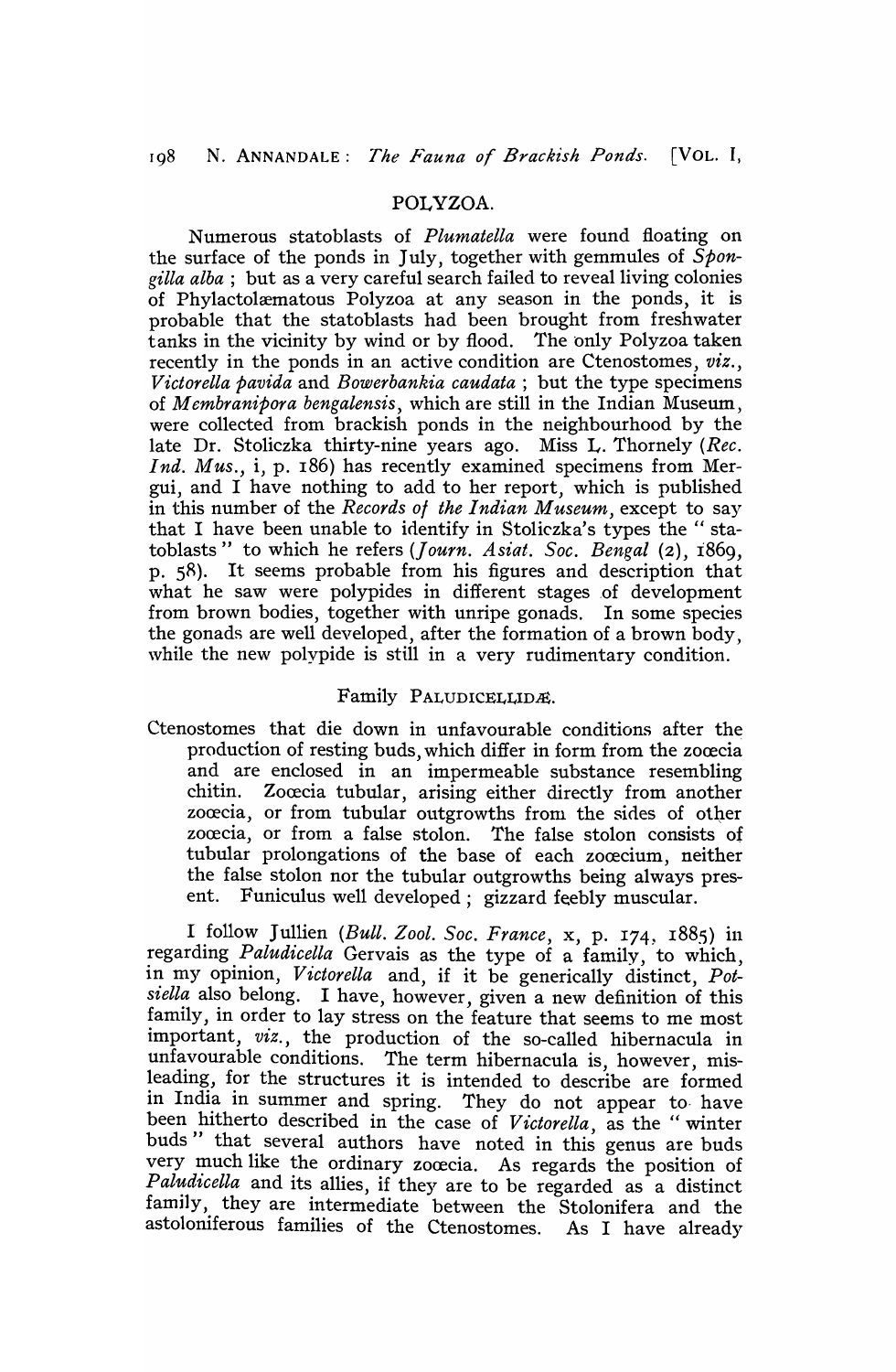indicated, their " stolon " is not a true stolon in the sense that the " rhizome" of a form such as *Bowerbankia* is one. It is not always distinguishable, and when it is definitely present is not sepa-



FIG. I. FIG. 2.

FIGS. I AND 2.-Zoœcia of Victorella pavida from Port Canning at the end of winter,  $\times$  70. (From preserved specimens.)<br>  $b =$  young resting bud;  $f =$  funiculus;  $o =$  ovary;  $p =$  plate separating the zoœcia;

 $t =$  testes;  $v =$  vorticellids growing on the zooccia.

rated off from the cavities in which the polypides rest, but consists of prolongations of the base of the zocecia, the separating plate occurring in the false stolon at some little distance from the base of the polypide (fig. 2). This is really what is meant by the statement of several authors that in *Victorella* the zocecia arise from swellings in a creeping stolon; it would be more accurate to say that the creeping stolon consisted of the base of the zooccia produced in two or four directions. A rudiment of just such a false stolon is sometimes found in *Hislopia* (the type of another family of freshwater Ctenostomes) and apparently occurs in a fully developed condition in the Arachnidiidæ. The family most closely allied to the Paludicellidæ is probably the Cylindrœciidæ, to which Pennington (in Bousfield, *op. post. cit.,* p. 406) thought that *Victorella* belonged.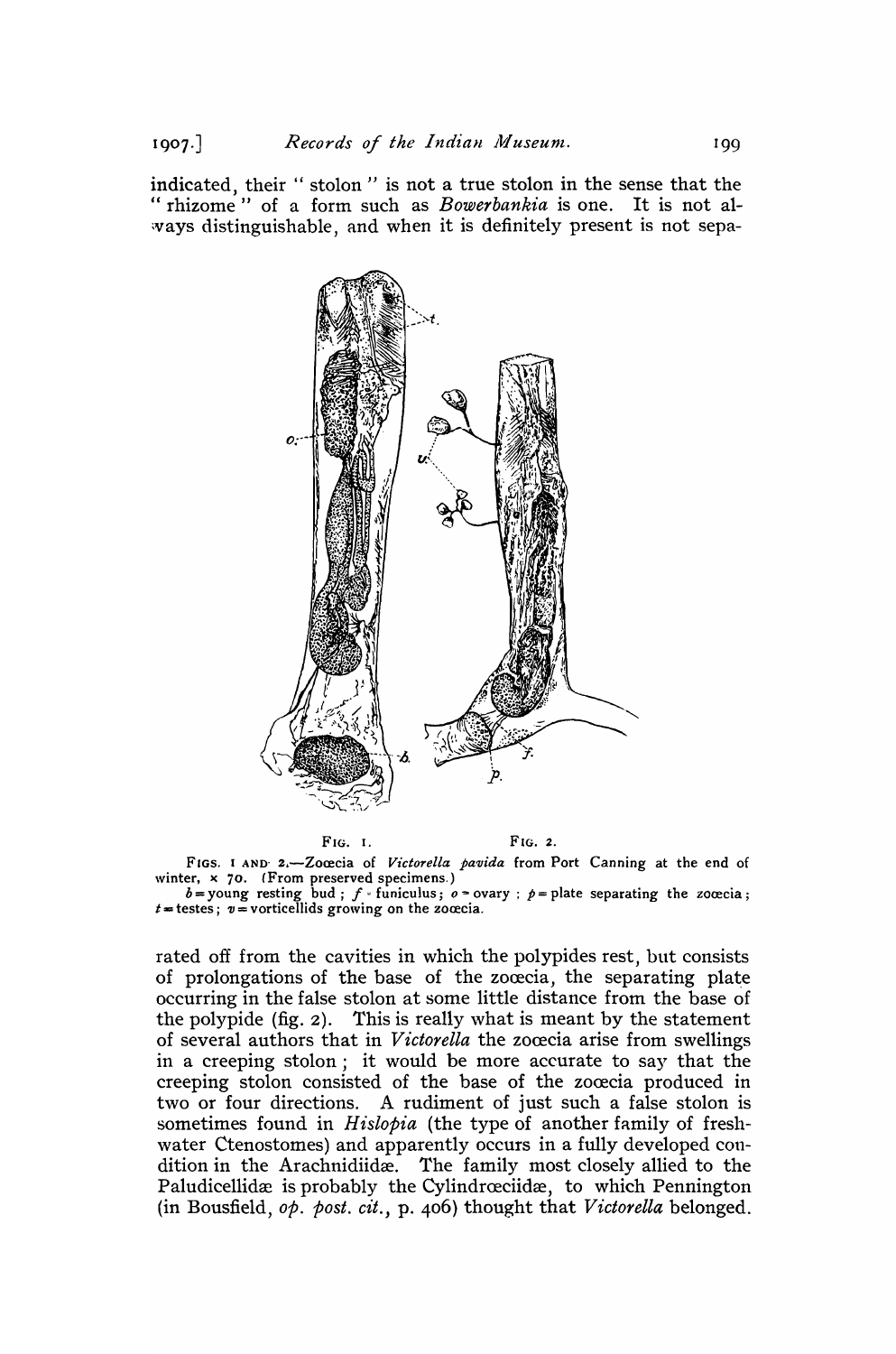200 N. ANNANDALE: *The Fauna of Brackish Ponds.* [VOL. I,

The Paludicellidæ occur all over the world, but only in fresh and brackish water, in which they are exposed to the dangers of desiccation and violent changes of temperature. It is noteworthy, however, that the only other genus of Ctenostomes that occurs in fresh water in the Oriental Region, namely *Hislopia,* appears not to form resting buds and is capable of sexual reproduction at all times of year. This genus constitutes, according to Jullien, the type of a second family and appears to be sufficiently different from all other forms to merit this distinction. The family Hislopiidæ may be defined as follows :-

Perennial freshwater Ctenostomes in which the zoœcia are flat and recumbent and arise directly from other zoœcia in linear or ramifying series. The front of the zooecium membranous, the sides and the rim of the aperture (which is more or less raised and tubular) thickened. Funiculus practically absent; gizzard furnished with thickened ridges internally.

The examination of numerous specimens of *H islopia lacustris*  from Calcutta, the United Provinces of Agra and Oudh,<sup>1</sup> and the Malay Peninsula convinces me that Jullien's *Norodonia sinensis*  and N. *cambodgiensis* are merely phases or varieties of this species, which must therefore be widely distributed in the East. The form of the zoœcia and the method of budding would suggest a relationship with the Arachnidiidæ. Although *Hislopia* is not found in brackish water, the foregoing description and notes may be of use in distinguishing it from the Paludicellidæ.

## *V ictorella pavida,* Kent.

(V. pavida), Kent, *Quart. Journ. Micr. Sci.,* x, p. 34, r870 ; Hincks, *Brit. Marine Polyzoa,* p. 559, pI. 79 ; Bousfield, *Ann. Mag. Nat. Hist.* (5), xvi, p. 401, 1885; Kraepelin, *Deutsch. Sussw. Bryozoen* (part i), p. 95, 1887.

It is unnecessary to give a formal description of this species, the anatomy of which has been described by Bousfield *(op. cit.).* Indian specimens agree fairly well with the descriptions of English ones, being readily distinguished from those of any other Ctenostome by their mode of budding. Possibly there are slight differences between the Bengal and the British races, but it is difficult to be sure that such differences are constant without examining a large number of examples from different localities, and this I have had no opportunity of doing. Bousfield refers to specimens he found in England in spring as having zoœcia that were "solitary, and semireptant, colourless, and in shape much like a violin with a straight elongated neck" ; but he describes specimens he took in the same locality in the month of September in the following terms: "The polypidom consists of slender yellow or brownish tubes, on which at intervals are situated swellings in each of which

<sup>&</sup>lt;sup>1</sup> See also Walton in *Rec. Ind. Mus.*, i, p. 177, 1907.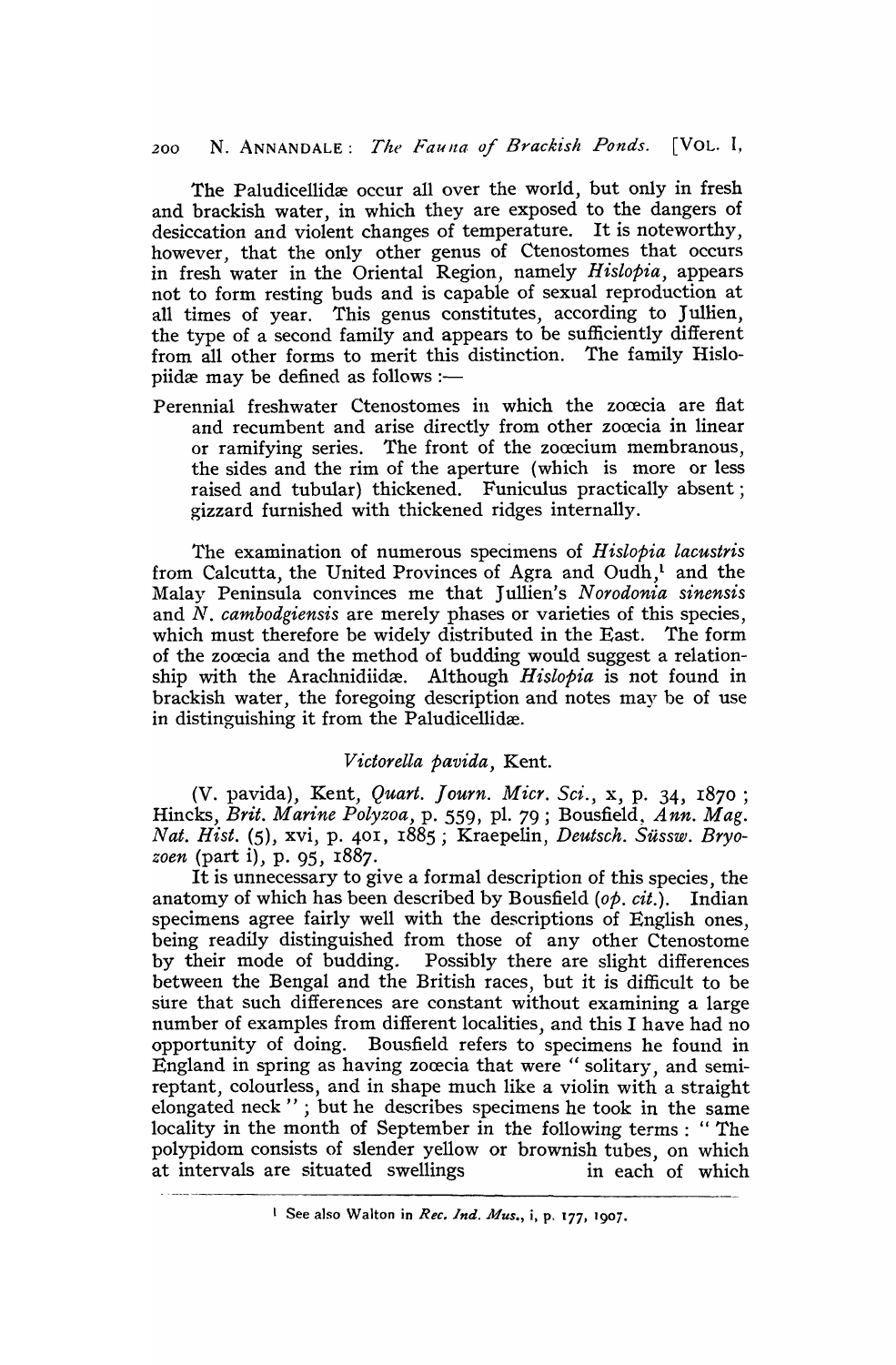$1907.$ 

a zooid is developed From each swelling arise two branches at right angles, and by the growth of these branches and the development of zoœcia, from which again other branches arise, the growth of the colony continues, always branching in a rectangular direction, so that a matted mass results."







FIG. 3.--Distal extremity of zoœcium of  $V$ . pavida from Port Canning, with bud, x 70. (From preserved specimens.)

FIG 4.-Resting buds  $(b)$  of V. pavida, with remains of zocecium, x  $70$ ; Port Canning, July, 1907. (From preserved specimens.)

In the neighbourhood of Calcutta I have found specimens corresponding with both of the phases thus described. Specimens (fig. I) obtained in winter from the ponds at Port Canning, repre sented a phase similar to that found in September in England, except that the whole of the zoarium was practically colourless. Many of the zocecia bore lateral buds, which were situated in most cases near the distal extremity. From these buds (fig. 3) originated tubular outgrowths, which, in a few cases, gave rise to other zoœcia. I did not find, however, examples that could be compared in complexity with that figured by Kraepelin on plate iii, fig.  $75$ , of the work referred to under his name. The buds in my specimens were, moreover, less distinctly cylindrical than those he describes, being shorter and more gradually rounded at the base. They were only produced on a relatively small number of zoœcia.

Other specimens, taken earlier in the season in a canal, the water of which was only slightly brackish, at Dhappa near Calcutta, had the zoœcia partially recumbent and of the same form as those of the specimens taken by Bousfield in England in spring. The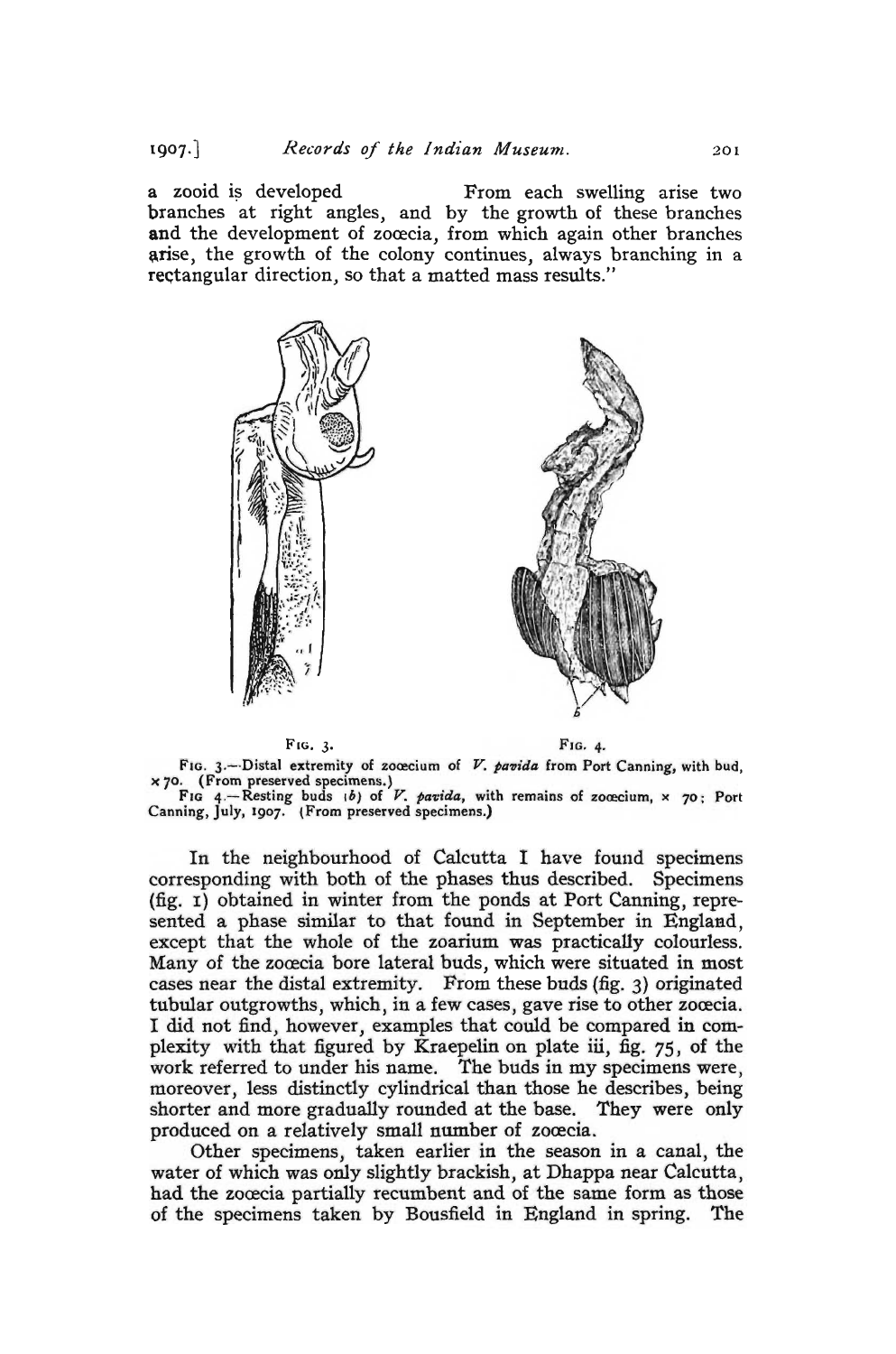zoœcia were, however, closely packed together (the false stolon between them being very short) and in a few cases bore buds near the distal extremity. In these specimens, although the aperture was in most cases distinctly rectangular, it was occasionally almost circular. Kraepelin *(op. cit.,* p. IS8, footnote) has described under the name *Paludicella mülleri*, a somewhat similar form, which he regards as intermediate between *Paludicella* and *Victorella;* but this form is stated never to produce buds on the distal part of the zocecia, always to have this region circular in cross-section, and to possess a circular musculature.

Both the specimens from Dhappa and those from Port Canning that were taken in winter, bore ripe gonads, the testes and ovaries reaching maturity simultaneously in the same zoœcia. The ovary (fig. I) consisted of a single mass, elongated in a vertical direction and situated on the inner wall of the zoœcium some little distance below the aperture. The testes, on the other hand, occurred as a number of small rounded bodies scattered over the greater part of the zoœcium, but particularly numerous near its distal extremity.

At the base of the zoœcia (fig. 1) of several colonies obtained from Dhappa and Port Canning during winter, small, moundshaped masses of densely granular cells of a brownish colour were observed occasionally, taking the place of basal buds in the zoarium. In a few cases, in specimens taken both in November and January, these masses appeared to have secreted a thin chitinous investment, which was not, however, very distinct at the edges. In specimens taken in the ponds at Port Canning in July, shortly after the beginning of the rainy season, "resting buds" (fig. 4) were observed in the same position, and there could be no doubt that they represented a more perfect stage in the development of the same structures. The resting buds (fig.  $4$ ) were flattened, more or less oblong bodies of very variable size and outline, the upper surface being slightly arched and bearing a number of longitudinal ridges, which occasionally ramified; the sides were produced into several tubular projections, on which the chitinous coat was comparatively thin. The colour of the whole structure was dark brown. As a rule two resting buds were present at the base of each zocecium that produced them, but sometimes there was only one and occasionally there were three; only a comparatively small number of zoœcia had produced them. Such zocecia, and the majority of the others, contained at this season no polypides, but were either empty or contained brown bodies. Frequently even empty zocecia retained their external form, except that the aperture was tightly closed and the adjacent region circular in cross-section, and in many cases the collar persisted as a wrinkled and pleated funnel-shaped membrane extended from the distal extremity of the zoœcium. A few polypides were active, some of them being long, thin and very transparent, while others were short and relatively stout; the latter occurring chiefly towards the periphery of the zoarium and being semi-recumbent. In a few cases it appeared that the long thin polypides had recently developed from resting buds at the base of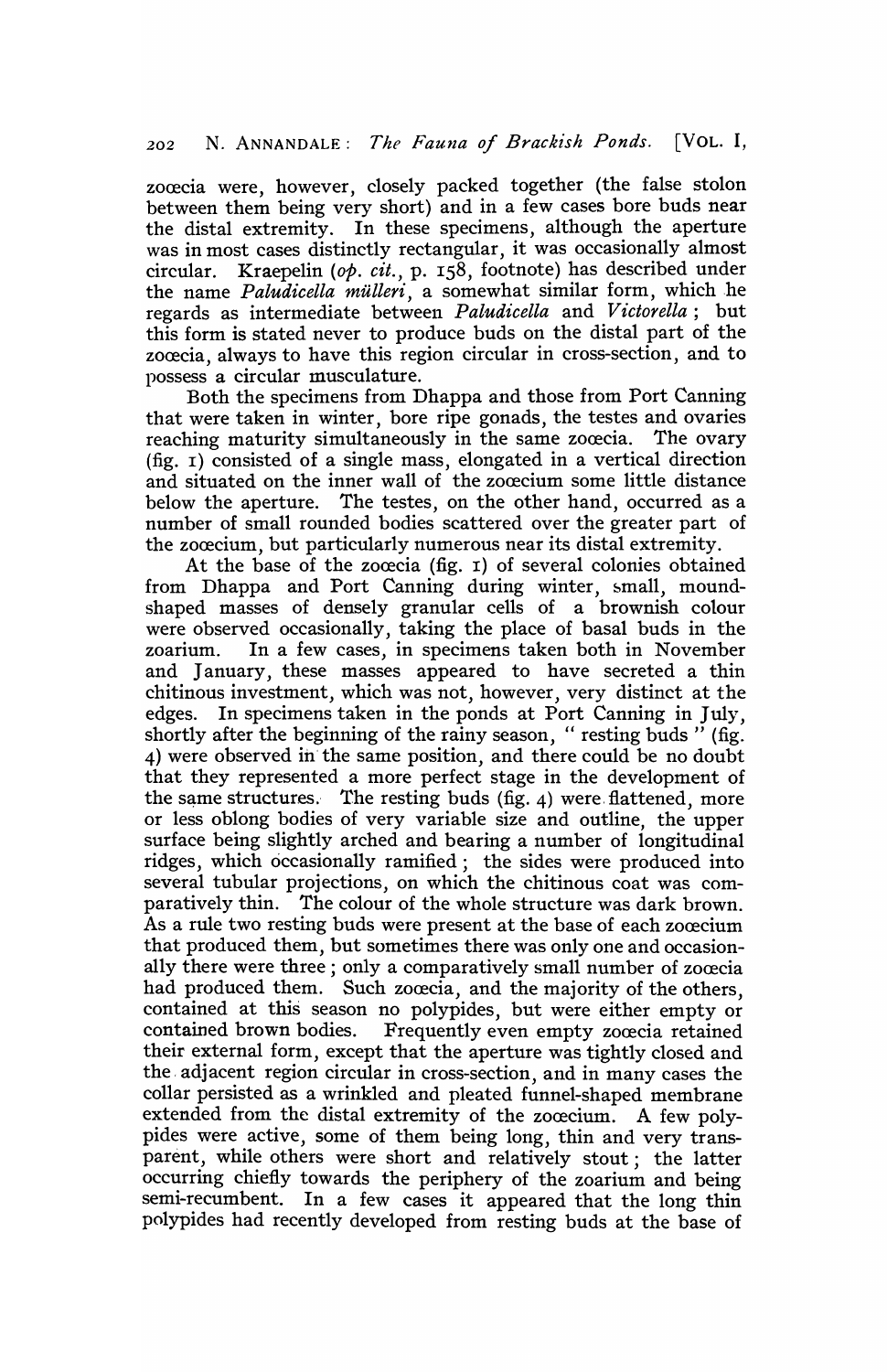dead zoœcia, but none were found actually in the course of development. No sexually mature zooscia were observed.

The form of the resting buds of *V ictorella pavida* is not without a certain systematic interest, for not only do they appear to exhibit very distinct differences from those of *Paludicella* and *Potsiella,*  but their shape is not altogether dissimilar to that of the zooecia of *Hislopia.* It is possible, judging from the analogy of other organisms found in stagnant water in Lower Bengal, that they are produced both at the end of autumn and the beginning of spring, both these seasons being critical periods in the life cycles of many of the lower invertebrates of the Calcutta tanks. If this is so, it is probable that they do not undergo further development in the one case until the cold weather is well established, and in the other until the rains have lowered the temperature very considerably. The dangers to be guarded against at the two periods are different. In spring the approach of the hot weather not only raises the temperature of the water but also, perhaps consequently, induces an enormous multiplication of aquatic bacteria. Whether these bacteria have any specific action on other organisms is not known, but their rapid increase is accompanied by a simultaneous disappearance or depauperation of many of the common aquatic invertebrates, while the scum they produce on the surface certainly prevents aeration of the water. In autumn, on the other hand, the risk of actual desiccation is great, for although evaporation is naturally more pronounced in summer, it is, at this season, to some extent counterbalanced by the heavy thundershowers that frequently fall; whereas in winter, during which there is usually very little rain, the temperature is quite high enough to evaporate the water of many of the smaller pools.

#### Family VESICULARIIDE.

The characters of this family have been discussed by all those who have dealt from a systematic point of view with the Ctenostomes as a whole, but the tropical species are still far from being well known. So far as they have been studied, they appear to be closely related to, or in many cases identical with European forms. In the East, as in Europe, members of certain genera are not averse to brackish water. It is worthy of note that *Victorella pavida* was originally found in England in the same locality as *Bowerbankia imbricata*, a species allied to the one found with it in Lower Bengal.

#### *Bowerbankia caudata,* Hincks.

(B. caudata) Hincks, *Brit. Marine Polyzoa,* p. 52!, pl. 75.

I am indebted in the first instance for the identification of this species to Miss L. Thornely. Mr. R. Kirkpatrick has also been kind enough to examine specimens and is of the opinion that they are identical with Hincks's species. A renewed search in the ponds has proved it to be at least as abundant as *V ictorella pavida,* the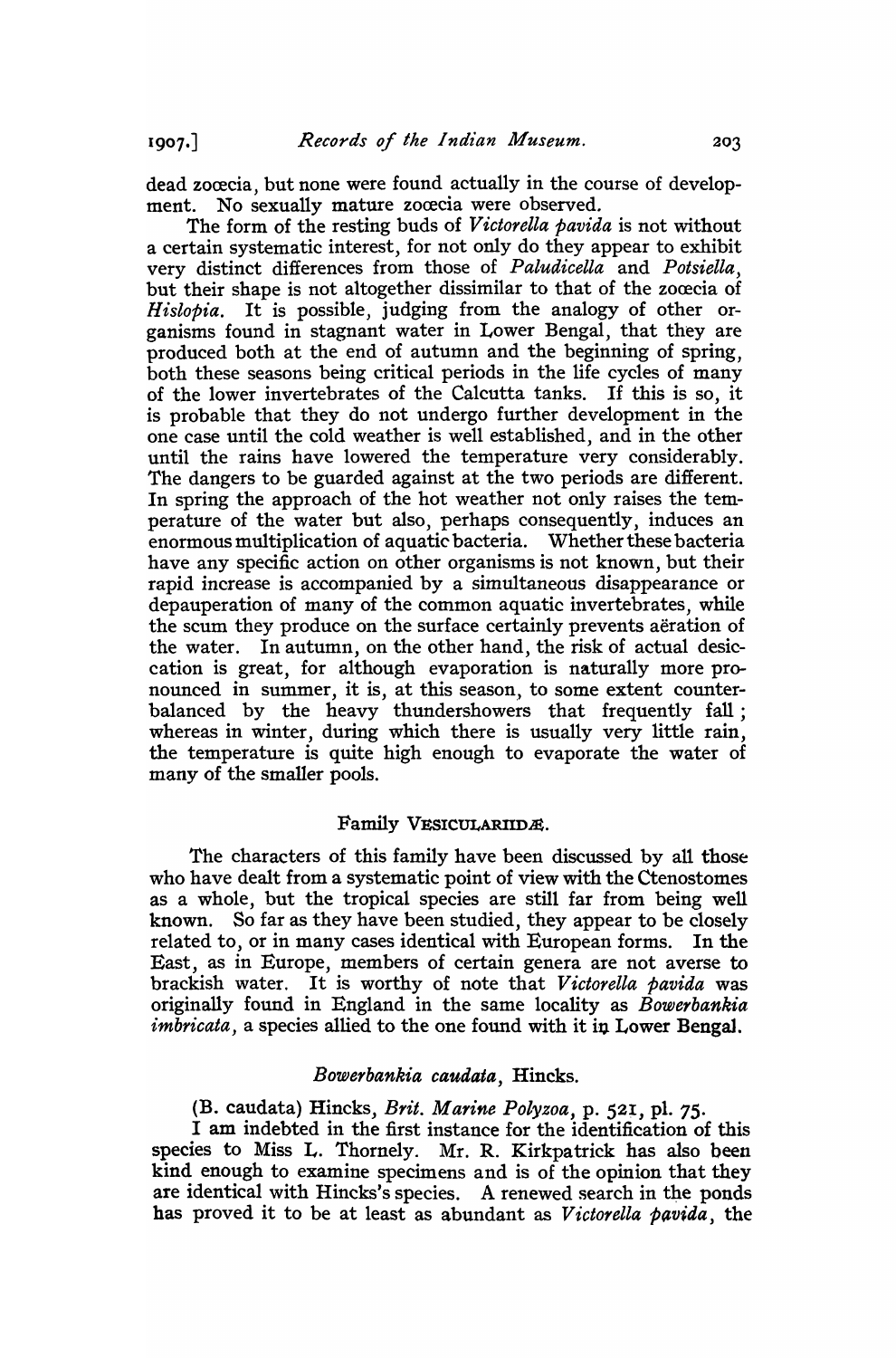two species frequently occurring together on the same stem or root and their zoaria being very closely interlocked. *B. caudata* is, however, generally more restricted as to the area it covers than *V pavida*, which as a rule surrounds it when the two are found in close contact. In such circumstances it is by no means easy, In such circumstances it is by no means easy, distinct as the species really are, to distinguish one from the other. The bases of the zoaria are almost invariably concealed by a dense growth of minute algæ and other organisms, and, except when buds are being produced on the zoœcia by *Victorella*, the distal ends of the zoœcia are extraordinarily alike. The basal portion of these structures, when it is visible or if it can be freed from external matter, affords the best means of diagnosis. The nature of this part of the organism has already been fully dealt with in the case of one species; in the other, *B. caudata*, the zoœcia adhere to the sides of the stolon and end in each case in a free conical " tail," which as a rule hangs down beneath the level of the stolon. This character is often to some extent obscured in old individuals, although very clear in some zoœcia of every zoarium.

If the polypides are alive and can be induced to expand their lophophores while under observation, the readiest way to distinguish *Victorella* from *Bowerbankia* is to note that whereas the gizzard is highly muscular in the latter, its walls are thin in the former. In living examples of the two forms this character is conspicuous when the tentacle's are extruded, and can be detected with a little care even when they are retracted; but in preserved material it is often difficult to be sure as regards the nature of the gizzard, which is clearly present (as Bousfield noticed) even in *Victorella*.

My specimens of B. *caudata* agree fairly "well with Hincks's figures, but the " tail " of the zocecia is sometimes longer and occasionally forks at its free extremity, the alternate arrangement of the zocecia is not quite constant, and the stolon is divided by partitions placed at irregular intervals. When the zoarium becomes much matted together, the "tails" appear to grow longer than is the case when the colony has plenty of room for expansion, and sometimes secondary adhesions are formed both between the "tail" and another loop of the stolon and between different parts of the stolon. When the tails adhere to the stolon in this way they do so either by their sides or by their tips.

The tentacles, which always number eight, bear at their base a long sensory bristle (which slopes backwards and downwards when the lophophore is expanded) and a series of three or four approximately horizontal, finer hairs on their external surface, as well as a bunch of still finer hairs at their tip.

Specimens taken during winter were sexuallymature, the gonads closely resembling those of *V ictorella.* In most cases, however, the testes became mature before the ovaries. Colonies kept through the hot weather in an aquarium in which the salinity of the water was maintained at an even level, continued to produce spermatozoa until the end of June and did not form brown bodies. I failed to observe the formation of ovaries in these circumstances. It is